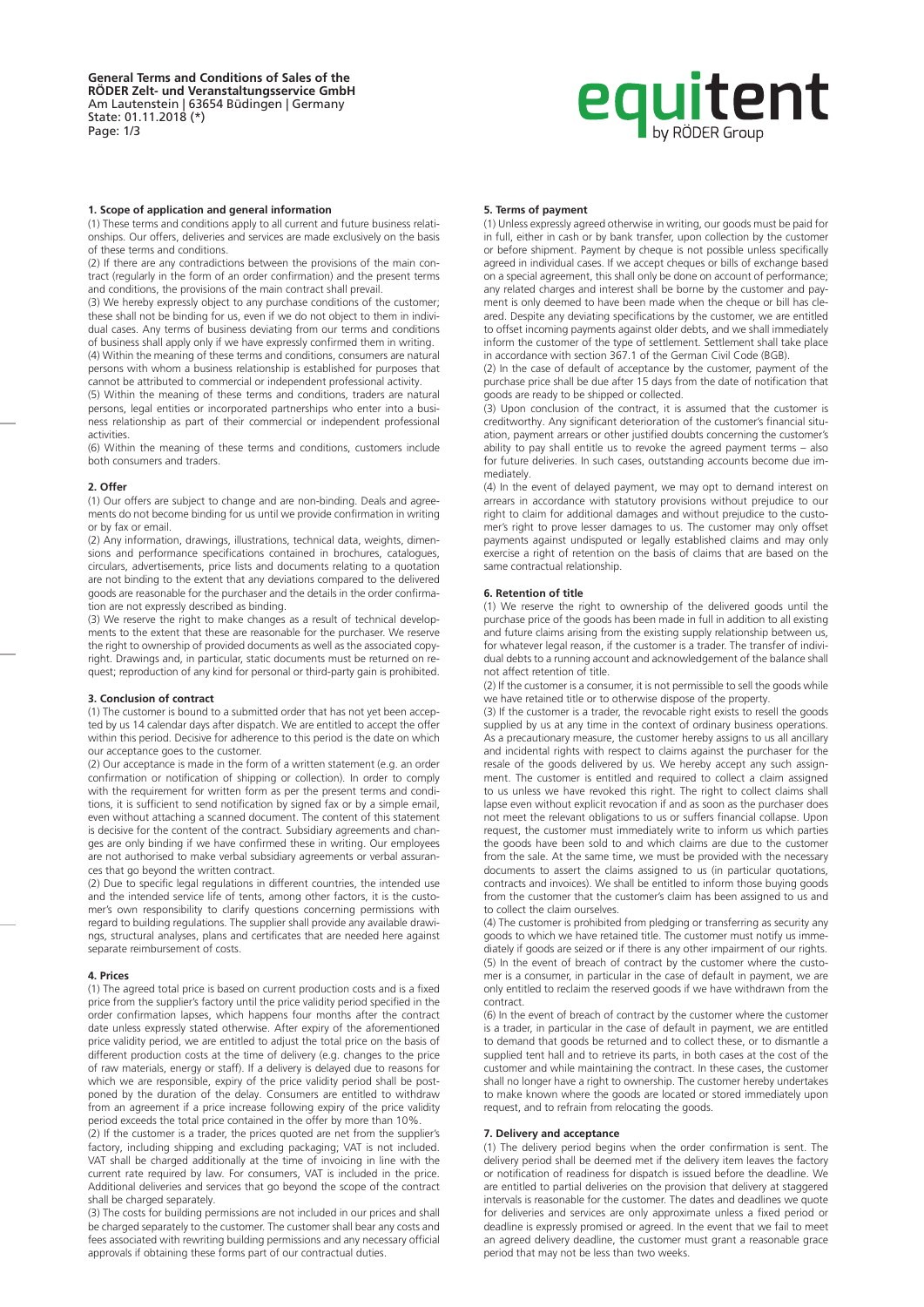**General Terms and Conditions of Sales of the RÖDER Zelt- und Veranstaltungsservice GmbH** Am Lautenstein | 63654 Büdingen | Germany State: 01.11.2018 (\*) Page: 2/3

# **equitent**

(2) If the customer delays acceptance following notification of readiness for the goods and an unsuccessful reminder, we are entitled to withdraw from the contract after setting a reasonable grace period. If a shipment is postponed at the request of the customer, any costs incurred as a result of storage or warehousing will be charged to the customer, starting from the day on which notification of readiness for dispatch is issued. These costs must be settled before final shipment of the goods. Furthermore, we are entitled to request payment or complete payment before shipping the provided goods. (3) If the customer refuses to accept a service or if the customer announces a decision to withdraw from the agreement (in both cases without being entitled to do so) before we have fulfilled the contract, we shall be entitled to request compensation for the resulting loss, including additional expenses (e.g. storage costs). Here we charge compensation at a flat rate equal to 30% of the agreed total purchase price. Our ability to prove a greater level of loss and our legal claims shall remain unaffected by this; the flat-rate sum shall be offset against any larger financial claims. The purchaser is entitled to prove that we have incurred no loss, or that any loss is significantly below the amount cited above.

#### **8. Transfer of risk**

(1) If the customer is a trader, the risk of accidental loss and accidental deterioration of goods is transferred to the customer upon handover, and in the case of an order involving delivery by carrier it is transferred to the customer upon dispatch of the item(s) to the carrier, haulier or any other person or establishment otherwise tasked with shipment. The transfer of risk remains the same if the customer delays acceptance.

(2) At the customer's request, we will arrange transport insurance to cover the delivery, the cost of which shall be borne by the customer.

#### **9. Construction**

(1) If we take over the task of erecting a tent hall, we shall communicate the construction dates in good time. Well in advance of construction, the purchaser must provide plans detailing the location of tents as well as the desired inflow of heating pipes and floor cut-outs for supply and disposal lines, the exact location of doors and the arrangement of walkways with respect to the tent hall. Should unforeseen weather conditions (storm, rain, snow or frost) mean that tent construction cannot be carried out in due time, the customer may not assert any resulting claims.

(2) The customer must ensure that the ground is level, compact, horizontal and suitable for erecting tents. Access and exit routes as well as the construction area itself must be passable for lorries measuring 13.6 metres in length with a payload of up to 40 tonnes, unless otherwise agreed in individual cases. The exact location for installation must be determined and communicated to us by the customer or a representative. Any consequences that may occur as a result of unsuitable terrain shall be the responsibility of the customer. The security, fencing and lighting of the construction site and the determination of the position of underground and overhead lines are also responsibilities of the customer. If corresponding plans for underground cables and all other kinds of lines (e.g. electricity, gas, pipelines, water, waste water, district heating) are not presented at the beginning of the job, the customer agrees that work may commence and shall be liable for any cable and pipeline damage as well as any consequential damage. The customer shall provide us with sufficient space within the construction site for a builder's hut or a suitable lockable room as well as toilets and washing facilities unless otherwise agreed in individual cases.

(3) Notification of construction, official approvals, other forms of permission and any other necessary building applications must be organised by the customer in good time and at his own expense. Care must also be taken to ensure that public law regulations are observed, in particular the relevant state building regulations for temporary structures and possibly the relevant meeting place ordinances with regard to safety distances and emergency exits (or the relevant national regulations for the place of installation if abroad).

 (4) The customer shall send acknowledgement to our site supervisor that a complete installation has been properly handed over. Use of the equipment is deemed as acceptance.

## **10. Warranty and liability**

(1) Unless agreed otherwise, the contractual quality of the products shall be based exclusively on the agreed product specifications. The properties of specimens and samples are only binding insofar as these have been expressly agreed as indicative of product qualities, whereby such an agreement must be made in writing. Details concerning quality, durability and other information shall only be guarantees if they are agreed and designated as such. Guarantees are subject to written confirmation by our management team. Claims for defects shall be void if the product condition deteriorates due to unsuitable or improper use or storage, unsuitable or improper transport or incorrect or negligent handling by the customer as well as in instances where deterioration is the result of a typical change in terms of the nature and function of the product (e.g. typical wear and tear).

(2) If the customer is a trader and second-hand items are sold, or we build a piece wholly or partly from used parts or components in accordance with contractual agreements, any liability for defects concerning these items and parts shall be excluded unless otherwise agreed.

(3) If the customer is a trader, the products must be inspected immediately after receipt insofar as this is feasible in the ordinary course of business. We must be immediately notified in writing of any obvious defects, and in any case within five working days after delivery. Defects that could not be identified during a proper initial inspection must be reported by the customer in writing without delay, and no later than three working days after discovery of the defect. In other cases, it shall be deemed that the delivered products have been approved unless we have fraudulently concealed a defect.

(4) If the customer is a trader, we will initially furnish a warranty against defective goods by providing a remedy or a replacement at our discretion. If the customer is a consumer, he or she may choose at first whether the supplementary performance should take the form of a repair or replacement. However, we are entitled to refuse the type of supplementary performance chosen if it is only possible at a disproportionate cost. In particular, it is necessary to consider the value of the item in immaculate condition, the importance of the defect and the question as to whether an alternative type of supplementary performance could be provided without significant disadvantages for the customer. In this case, the customer's claim shall be limited to the alternative type of supplementary performance.

(5) If the customer receives faulty assembly instructions, we are only required to deliver fault-free assembly instructions – and only if the fault contained in the assembly instructions prevents proper assembly.

(6) If the customer is a trader, the warranty period for new items is one year from delivery of goods. If the customer is a consumer, the statutory period for new items is two years from delivery of goods. For used goods, the statutory period for consumers is also one year from delivery of goods. If our performance consists of a building or the delivery of items to be used as part of a building in accordance with their customary use, the warranty period shall be five years.

(7) The shortening of the statutory period under section 10.6.1 and 10.6.3 shall not apply to damage resulting from a grossly negligent or intentional violation of our duties, one of our legal representatives or one of our vicarious agents, nor in the event of injury to life, limb or health.

(8) If, due to legal regulations, we are required to pay for damage caused by slight negligence, we shall be liable to a limited extent. Liability shall exist only if key contractual obligations have been breached, such as those imposed on us as a seller by the contract in line with its content and purpose, or those whose fulfilment is necessary for proper execution of the contract in the first place as well as those on whose observance the customer regularly relies, and may continue to do so. Such liability is limited to typical damage that may be foreseen when the contract is concluded. Exclusions include the personal liability of our legal representatives, vicarious agents and employees for damage caused by them through slight negligence. For the above limitation and exclusion of liability, section 10.7 shall apply accordingly. (9) Regardless of our fault, any liability we bear for fraudulent concealment of a defect or that arises from the assumption of a guarantee or procurement risk shall remain unaffected under the German Product Liability Act. (10) The customer may choose to withdraw from the contract or to reduce the purchase price if the supplementary performance is inadequate, if it is unreasonable for the customer, if we refuse to do it, or if it does not take place within the reasonable period set by the customer. The right to withdraw shall be excluded if the defects present reduce value or suitability by only an insignificant margin. In such cases, the customer may only demand a commensurate reduction of the purchase price.

(11) In the case of supplementary performance, we are required to bear the necessary expense of providing supplementary performance, in particular transport and material costs, on the condition that such costs do not increase due to the relocation of the defective product to a place other than the place of performance – unless such a change of location is in line with the agreed product use. If we were originally not required to set up the goods, the supplementary performance shall not include work to dismantle the defective goods or to install the faultless goods. In this case, dismantling and installation costs do not fall under the cost of supplementary performance and shall not be borne by us as part of our supplementary performance.

### **11. Place of fulfilment, choice of law and place of jurisdiction**

(1) If the customer is a trader, the place of fulfilment shall be the location of our business headquarters unless stated otherwise in the order confirmation.

(2) Subject to other individual agreements, German law shall apply to the entire contractual relationship between us and our customer, to the exclusion of the UN Sales Convention. For consumers, the present clause concerning the choice of law is only applicable to the extent that the protection afforded to the consumer by the mandatory provisions of his or her state of residence shall remain unaffected.

(3) For all present and future claims arising from the business relationship with merchants, including those relating to bills of exchange and cheques, the sole place of jurisdiction shall be the domicile of Röder Zelt- und Veranstaltungsservice GmbH. The same place of jurisdiction shall apply if the customer does not have a general place of jurisdiction in Germany, or if the